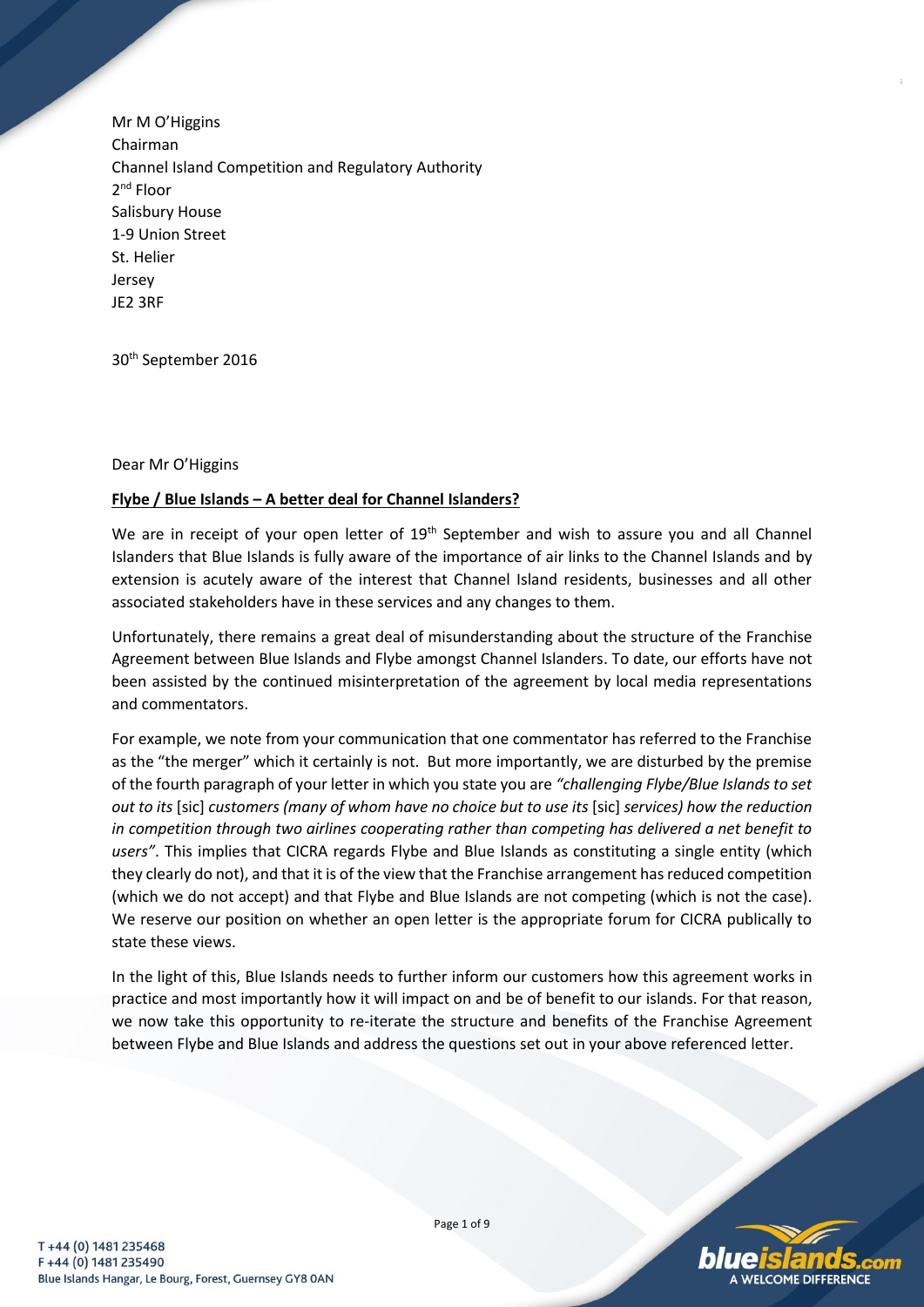## **Understanding the franchise agreement between Flybe and Blue Islands**

The British Franchise Association defines business format franchising as

# *"the granting of a license by one person (the franchisor) to another (the franchisee), which entitles the franchisee to own and operate their own business under the brand, systems and proven business model of the franchisor"<sup>1</sup>*

This description encapsulates the agreement in place between Flybe and Blue Islands with the key points of the arrangement as detailed below:

- The ownership structure of Blue Islands is unchanged and the company remains 100% privately owned by a Channel Islands resident.
- All Blue Islands services are operated on Blue Islands aircraft by Blue Islands crew. Flights are however operated under the Flybe brand with Blue Islands crew wearing the Flybe uniforms and the process of repainting Blue Islands aircraft in Flybe livery being underway.
- Blue Islands retain complete operational control of its scheduling, including which destinations to fly to, which aircraft to deploy on each route, how many flights to operate per day and at what times to operate the flights
- Blue Islands set its own fares on every single Blue Islands operated flight. Flybe have no influence on Blue Islands pricing and no discussions take place between the two operators on the fares to be offered.
- Blue Islands may leverage a separately partitioned application of the robust and feature-rich systems of Flybe to distribute and sell seats on all Blue Islands operated services. Key to this is that Blue Islands retain all commercial risk of their operated services, despite the fact that they are operated under the licenced brand of Flybe.

### **The Inter-island route**

### *Competition*

This letter is not the place to set out a detailed analysis of competition theory or competition law, but we would observe that neither assumes that franchising is in itself anti-competitive. Within this Franchise environment, Blue Islands retain complete and independent control of its schedules and fares while its own objectives in reaching commercial decisions regarding capacity, flight timing and the prices charged are unchanged. The same is true of Flybe. Within the Franchise agreement there is no way whatsoever in which either Flybe or Blue Islands is motivated to do anything other than sell its own inventory, and certainly no basis on which to infer that either operator would no longer strive to achieve the highest possible market share through both pricing and schedule.

Blue Islands has revenue aspirations to meet its costs which include aircraft, maintenance and engineering, salaries of over 100 employees, ground handling, fuel, rent, administration and IT etc. These are costs which need to be met and therefore a passenger booking a Flybe operated service is of no benefit to Blue Islands and is seen by it as a lost revenue opportunity. Blue Islands of course

1



<sup>1</sup> https://www.thebfa.org/about-franchising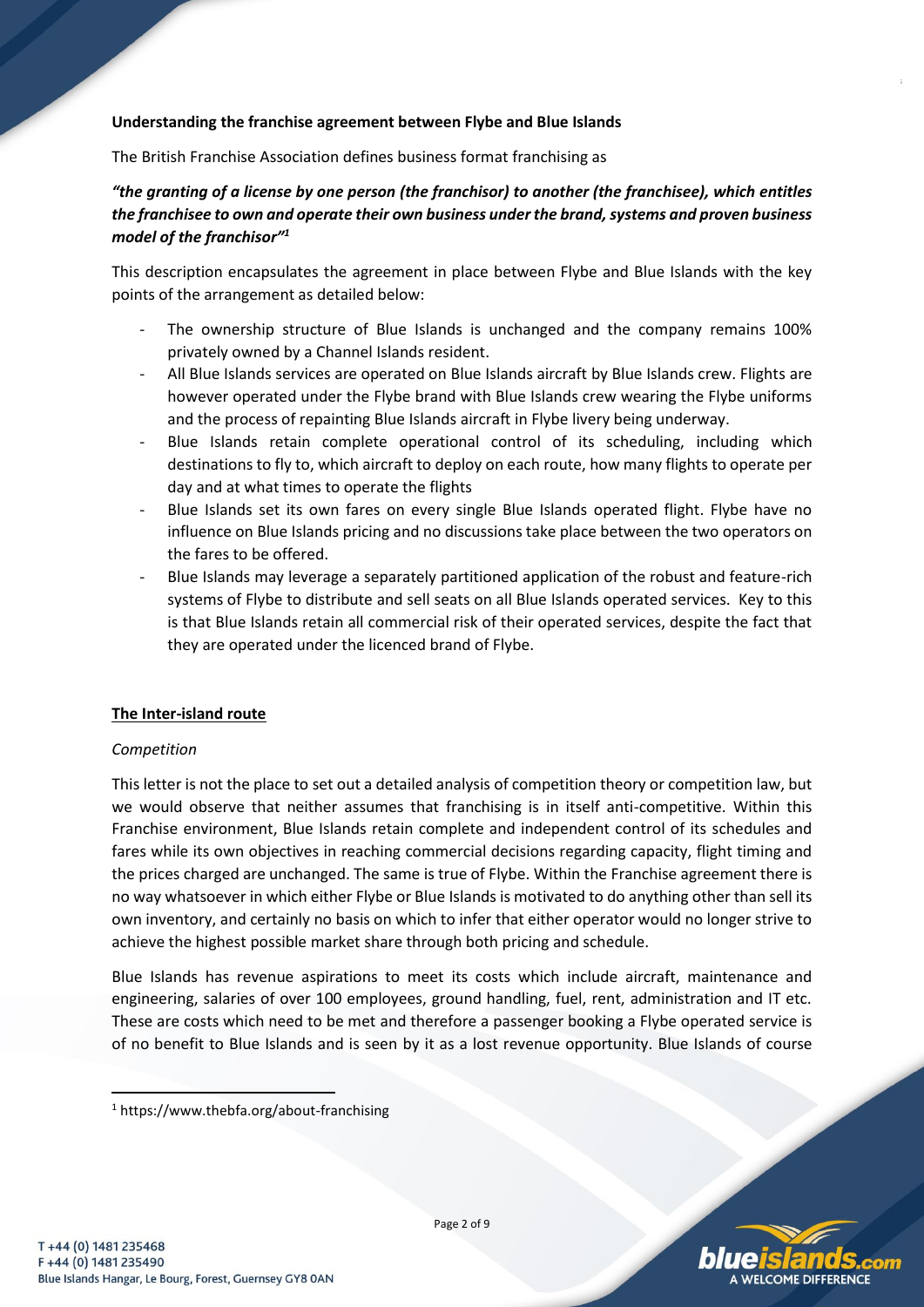seeks to maximise passenger volumes on its operated services. Flying with another airline, including Flybe does not help Blue Islands achieve these targets.

With unchanged control over the key commercial considerations of capacity/schedule and price and maintenance of the same objectives as were in existence before the Franchise agreement any suggestion that Blue Islands and Flybe no longer compete on this route is simply not true. It is important that respective authorities and regulators alike deal directly and separately with each entity as separate commercial concerns.

### *Capacity*

From 2<sup>nd</sup> January 2016 through to 18<sup>th</sup> September 2016, 4 out of every 10 seats offered between Guernsey and Jersey on Blue Islands operated services have flown empty. Blue Islands operates up to 6 flights per day each way between the islands, offering a total capacity of 552 seats.

Despite the abundance in seats, we hear calls from various corners for Aurigny to return to this route. Were this to take place we would inevitably return to the position whereby we estimate each operator would lose over £1 million per annum for no gain whatsoever.

Blue Islands would also wish to highlight the change to the Flybe licence to operate between the islands made late in 2015. Historically, Flybe were restricted to selling only 10% of physical seats on the aircraft used to facilitate their triangular services from Exeter and Birmingham for point to point inter-island travel. This restriction had been imposed in recognition of the finite inter-island market and need to protect the committed market operators offering the vast majority of capacity on the route. This restriction was removed allowing Flybe to sell as many seats as they desired for point to point travel, significantly increasing the number of seats that they are able to offer in the market.

The letter received on the 19th September notes that Channel Islanders desire choice *"where that is feasible".* Blue Islands echoes this sentiment and would draw CICRA's attention to the extraordinary protections afforded on the Guernsey to London Gatwick services as evidenced by the November 2013 Air Transport Licensing (Guernsey) Law, 1995 Policy Statement. On the largest volume route from Guernsey it is understood that competition on a route does not by default override the need for a route to be operated in a manner which is sustainable over the long term and offers customers continuous reliable services in what are very small markets.

So there is already a recognition that certain market sizes are too small to sustain two operators and Gatwick, the largest route (over twice the size of the next largest route) from Guernsey is being protected from any competition. Yet on a smaller route that CICRA previously recognised could not sustain capacity of two operators (evidenced by its decision to allow the Blue Islands and Aurigny codeshare) we see pressure to recreate unsustainable operations.

It is also clearly observed that Aurigny, as owned and operated by the States of Guernsey, operates exclusive monopolies on every one of its seven direct routes from Guernsey to the UK currently available for sale through aurigny.com, all of which are licensed by the States of Guernsey. Inter-island remains the only direct route from Guernsey where competition between two operators exists. Blue Islands is the primary dedicated operator, with committed fleet specifically for this route. Flybe operate the route as part of a 'wrap route' on Exeter and Birmingham with aircraft landing in Guernsey or Jersey from the UK to pick up additional passengers before moving to the next island to pick up

**VELCOME DIFFERENCE**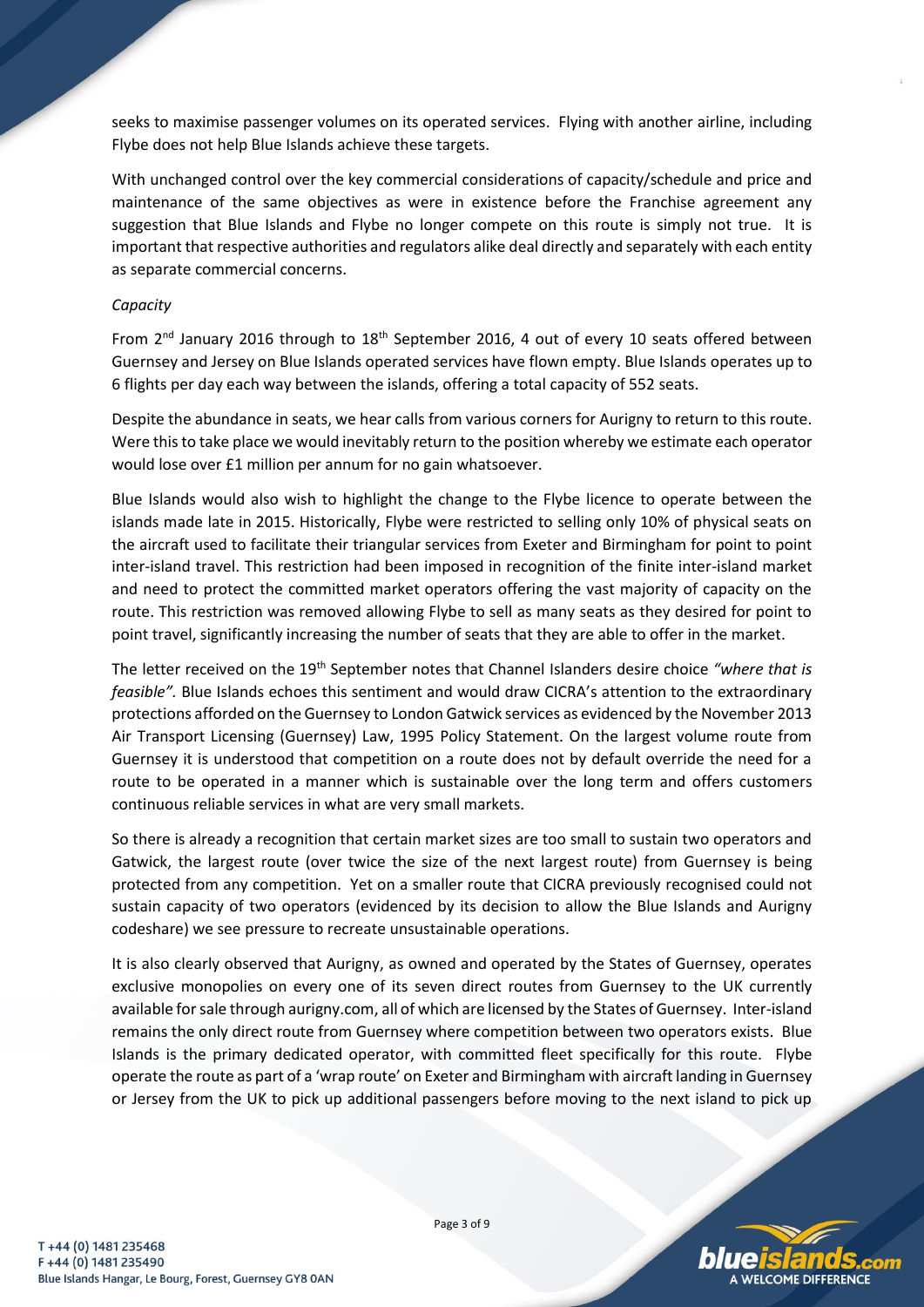further passengers. It must be understood that the viability of additional operators on any route is at the detriment of the sustainability of the existing services that are enjoyed. In particular, the high frequency, year round services provided by committed locally based operators (and most importantly with locally based aircraft) are jeopardised by the introduction of additional capacity from another carrier.

If the States of Guernsey and Jersey were to conclude that there is a need for a level of capacity on the inter-island route well above that which can be commercially justified, then Blue Islands would be willing to enter into discussion with both parties on how we could facilitate this additional capacity, provided that the resulting losses were to be underwritten. Blue Islands contend that this approach, as opposed to the re-introduction of Aurigny to the route, would offer the best value for money to Channel Islanders.

### *Fares*

Operators on the inter-island route are often criticised for the fares charged given the short flight duration. Whilst the cost of fuel in the Channel Islands is the highest on our network, the fact that an inter-island flight is only a short distance is only a small factor on the overall cost to Blue Islands of operating an inter-island flight. The charges at Guernsey and Jersey airports are the highest on our network and consume approximately one third of the current average fare on an inter-island flight. Another third is attributable to various third party suppliers such as ground handling and fuel and other direct operating costs. The final third contributes towards aircraft, salaries, engineering, maintenance, insurance, rent, administration and infrastructure.

Blue Islands shares entirely the desire for lower cost services. With effect from 1<sup>st</sup> April 2016, Guernsey airport increased the security fees charged for every passenger arriving or departing the airport by 21% from the charges levied over the prior 12 months. This significant cost increase occurred against a Guernsey RPI of 0.5% for the 12 months to 31<sup>st</sup> March 2016 and is just one example of the ever increasing cost challenges we continue to face. Despite this, fares on inter-island services start from £39.99 one-way, the same as in 2014 and still include free baggage and ticket changes (fare difference may apply) as standard. If these airports were viewed as key infrastructure, as opposed to revenue generators, charges could be reduced and they could become an economic enabler, with lower fares passed on to the consumer and driving the economies of Guernsey and Jersey.

Blue Islands is entirely open to a discussion with the States of Guernsey and States of Jersey on how lower fares could be offered on the inter-island route should there be a contribution made to the operating costs of the route. Such a contribution could be made through a reduction in airport fees or an explicit subsidy towards the costs of operation that would be passed on to consumers.



Page 4 of 9

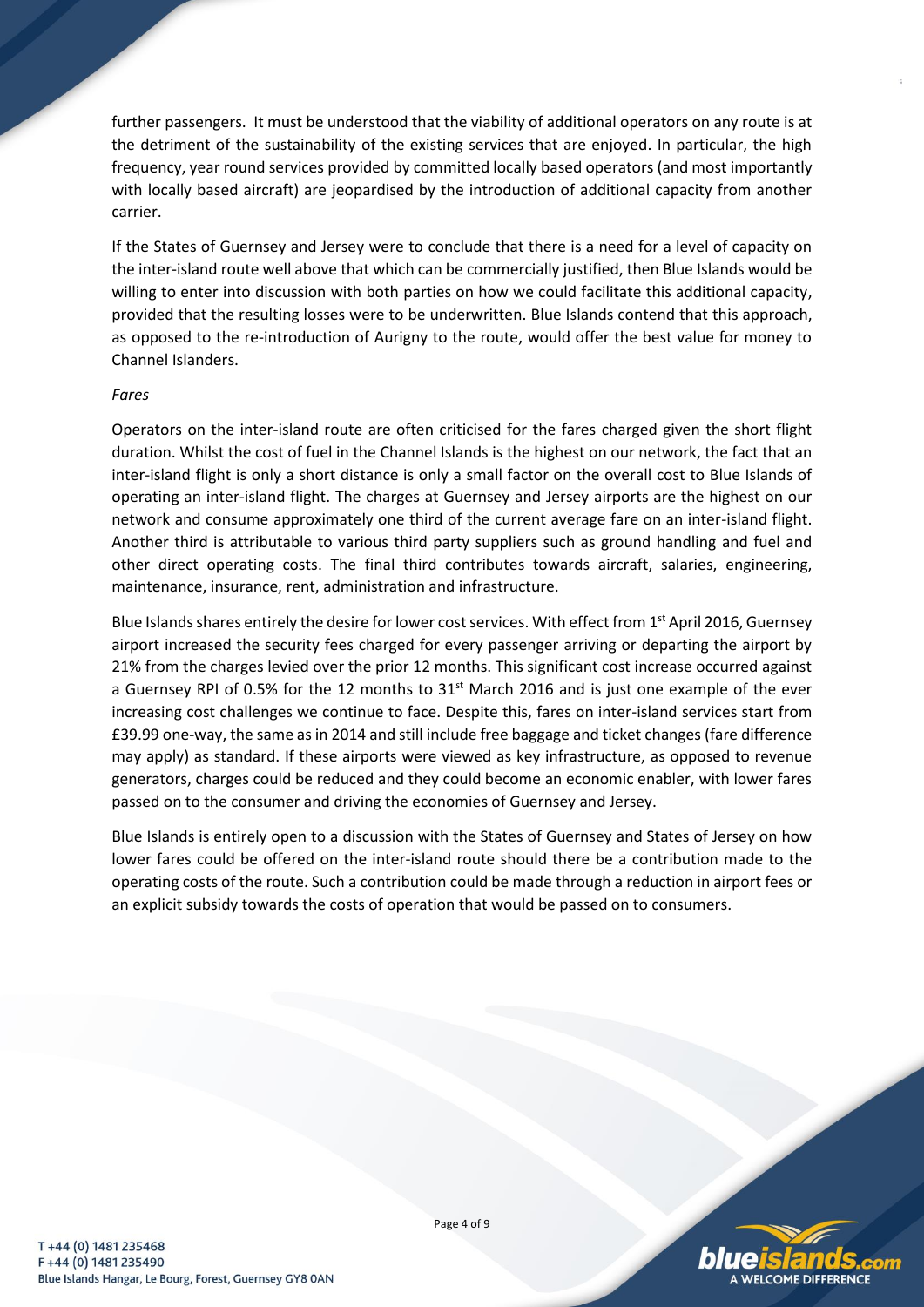### **Response to specific points raised**

### *'Passengers will benefit from seamless connections'*

### *Punctuality*

Again, it should be stressed that the operations of Blue Islands and Flybe remain independent with both airlines employing their own flight crew, procuring their own aircraft and setting their own schedules. The Franchise has no impact on either operator's punctuality performance.

The issues faced by Blue Islands over the summer with unprecedented levels of weather disruption being compounded by unforeseeable technical issues and the failure of a lessor to deliver a further aircraft at the agreed time are well documented and have been covered extensively in the local media.

Blue Islands has taken robust steps to address these issues, including significant investment in procuring a long term standby aircraft from a third party operator to restore resilience to the Blue Islands fleet. This has allowed Blue Islands to return to historic levels of reliability with 93% of interisland flights departing within the industry standard 15 minutes of scheduled departure time between the 8<sup>th</sup> August and 7<sup>th</sup> September (inclusive). This figure rises to 96% when excluding those services that were delayed due to weather conditions outside of Blue Islands' control.

The open letter received on 19th September states that *"one in every four flights is delayed by more than 15 minutes"* sourced from the latest available March 2016 CAA statistics. Whilst Blue Islands is unsure exactly how this figure was reached, we do not recognise this statement from our own known performance which confirms that 86% of flights across the network departed within 15 minutes of their schedule time in March 2016. In any event, Blue Islands would wish to point out that the sample period used of March 2016 was before the Franchise commenced and so the Franchise certainly played no part in the stated performance.

### *Connecting to the wider Flybe network*

The Franchise has allowed Channel Island residents to access a wide array of destinations that are not operated directly from either Jersey or Guernsey by connecting with the wider UK and European Flybe network via Southampton and London City airports. This enhanced connectivity has already proven popular with both Island residents and visitors to the Channel Islands alike, with thousands of passengers on Blue Islands operated Guernsey to Southampton and Jersey to Southampton services connecting on to or from another point on the Flybe network since the Franchise commenced.

These passengers benefit from the Franchise in a number of ways:

- 1) Bookings can be made through a single reservations system, as opposed to the historic need to book one flight through Blue Islands' reservation system and then the second through Flybe's
- 2) Baggage is checked through to final destination
- 3) In the event of disruption to either of the flights within the booking, passengers can rest assured that they will be re-accommodated to the next available service entirely free of charge. This stands in stark contrast to a situation using a point-to-point model where a passenger books two separate flights with different airlines as there is no obligation on either airline to compensate or accommodate the passenger in the event of a missed connection.

Page 5 of 9

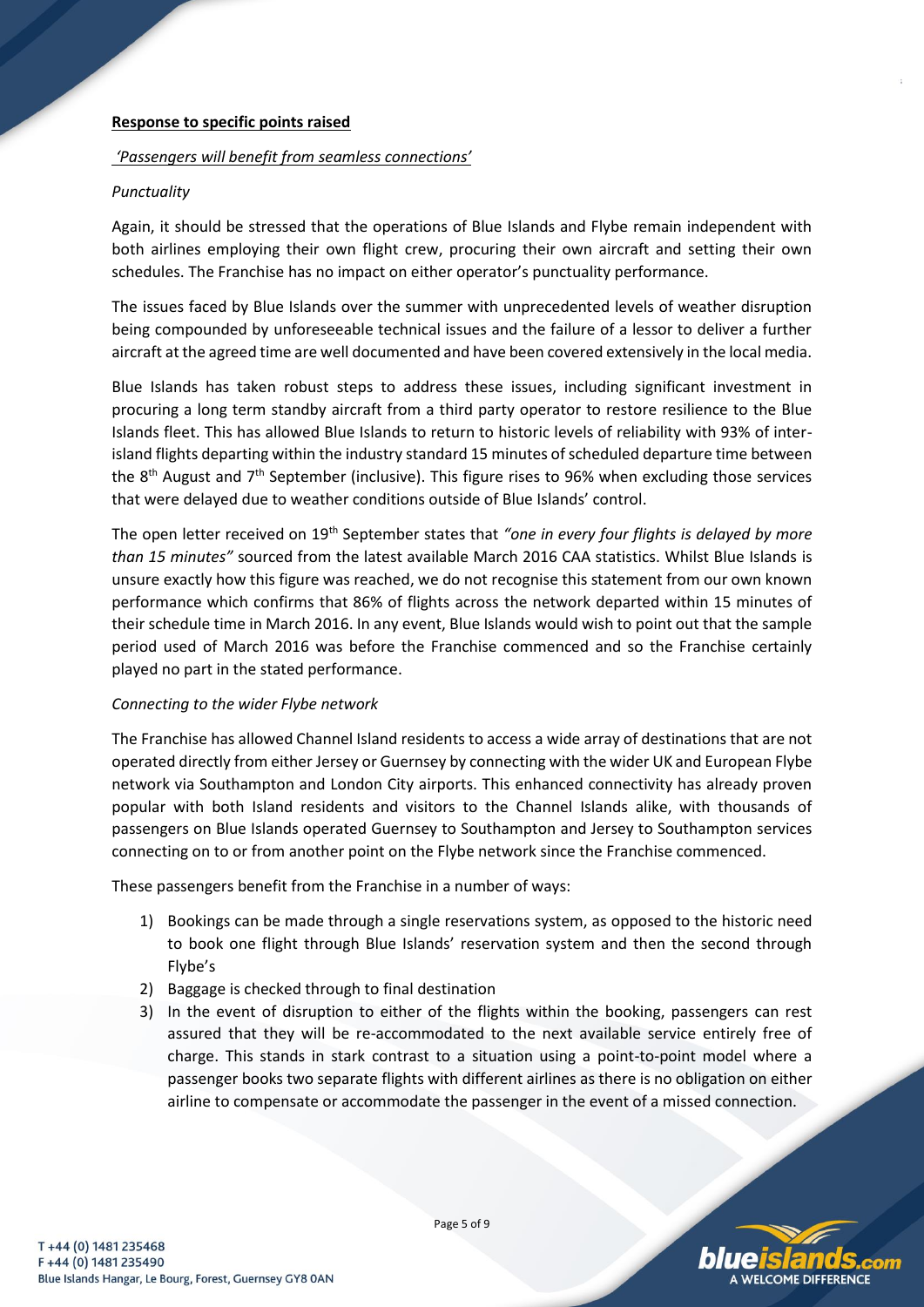4) When booking a through ticket from the Channel Islands to a UK airport in order to then connect to another service there are significant savings in the UK Government Air Passenger Duty (APD) tax. Channel Islanders are able to save up to £26 (APD) per person on a return connecting itinerary as a result of the Franchise agreement

### *'Lowest possible fare options'*

### *Frequent flyer scheme*

Blue Islands' former frequent flyer scheme Bonus Blue was phased out prior to the commencement of the Franchise agreement (as was communicated with all members of this reward scheme). Blue Islands is pleased to now offer all passengers on our services the opportunity to earn AVIOS points which can be redeemed against a vast array of goods and services, including but not limited to Blue Islands and Flybe operated flights. Contrary to the implication of the letter dated 19<sup>th</sup> that the frequent flyer scheme has simply been removed, it has in fact been replaced by an offering which is superior in many ways.

### *'Ticket Customisation'*

## *Inter-island*

The demand for flexibility on the inter-island market has always been far in excess of any other route on the Blue Islands network. It is for this reason that the old Blue Islands product which included unlimited name and itinerary changes (subject to fare differences) was so valued by users of this service, particularly the business community.

In recognition of the importance of this flexibility, the decision was taken to continue to offer this product type within the Franchise environment. The intention to maintain this flexibility on all interisland ticket types has been stated publically by Blue Islands on numerous occasions.

#### *Routes between the Channel Islands and the UK*

There is no doubt that the enhanced ticket customisation options made possible through the Franchise agreement have allowed Channel Islanders to access far lower fares than were available before the Franchise was implemented on Blue Islands operated services.

Guernsey residents are now able to travel on Blue Islands operated services between Guernsey and Southampton from as little as £29.99 one-way compared to the lowest available fare before the Franchise of £49. On services between Jersey and Bristol it is now possible to travel from £44.99 one way compared to the lowest available fare of £59 before the Franchise was implemented.

### *'Time Saving Business Travel'*

#### *Punctuality*

Please see above *'Passengers will benefit from seamless connections'* comment.

In addition, we would re-iterate that since the Franchise has been launched thousands of passengers are taking advantage of the ability to connect through Southampton airport to other UK destinations as well as mainland Europe for both business and leisure.



Page 6 of 9

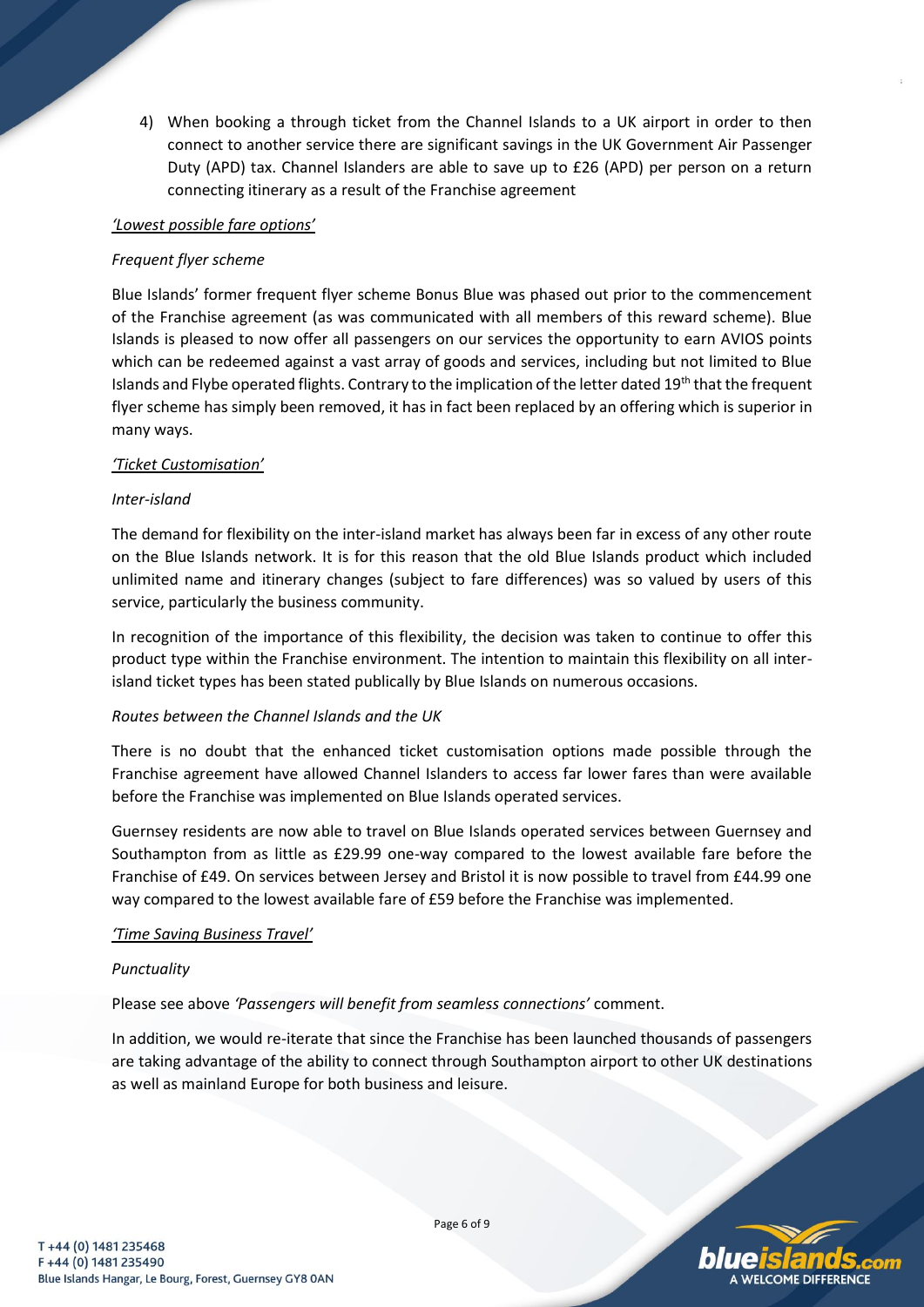## *Credit Terms*

The provision of credit terms is of course entirely at the discretion of any given business and far from a mandatory offering. In fact, it is not common place to offer such credit terms within online transactional businesses. Furthermore, in becoming a Flybe franchise partner, we adopted Flybe's product specifications, terms and conditions which do not include the provision of extended credit terms. This is key to ensuring our businesses operate as efficiently as possible in order to continually offer our most competitive (lowest priced) fares (by way of continually striving to maintain as low a cost base as possible). We now, together with Flybe offer payment terms in line with the vast majority of this industry.

## **Other Franchise benefits**

### *Promotion of the islands*

Flybe's marketing power, including a significant email database, substantial investment in traditional media and advanced use of digital marketing can now be fully leveraged in the promotion of Blue Islands services and by extension the Channel Islands. The scope of Flybe's reach is far greater than anything that Blue Islands could achieve outside the Franchise arrangement.

The Franchise therefore allows the Channel Islands to be promoted to a new wider audience with obvious benefits to local economies in each island through enhanced ability to attract leisure visitors and by providing improved ways in which business travellers can access both Guernsey and Jersey through the connecting itinerary options outlined above.

Furthermore, the promotion and marketing capability that Blue Islands is now able to leverage is a fundamental reason why we have been able to justify the introduction of the recently announced Guernsey to Cardiff service from the summer of 2017. There is a huge amount of financial risk in any new route launch, particularly where it is to an airport where the operator is not already established (as is the case with Blue Islands and Cardiff) and so has no industry connections with travel agents to drive volume nor established marketing channels. As a Franchise partner of Flybe, the new Guernsey to Cardiff service will be distributed and promoted alongside existing Flybe operated services from Cardiff. Beyond the intermediaries, direct to consumer marketing is also greatly improved with, for example, the full Flybe Cardiff catchment area email database being available for promotion of the new Guernsey service.

Blue Islands would not be seeking to commence Guernsey to Cardiff services without the promotional bandwidth afforded by our Flybe Franchise arrangement. The Franchise significantly broadens the scope of new route destinations that Blue Islands are able to consider.

## *Distribution of flights offered*

A significant proportion of air travel, within both the leisure and business sectors, continues to be facilitated through various intermediaries. These intermediaries include online travel agents and booking tools (such as Expedia and Opodo), large corporate travel management companies and also Global Distribution System used by travel agents across the globe to book flights. Establishing a presence across all of these intermediaries is both resource intensive and often extremely expensive.

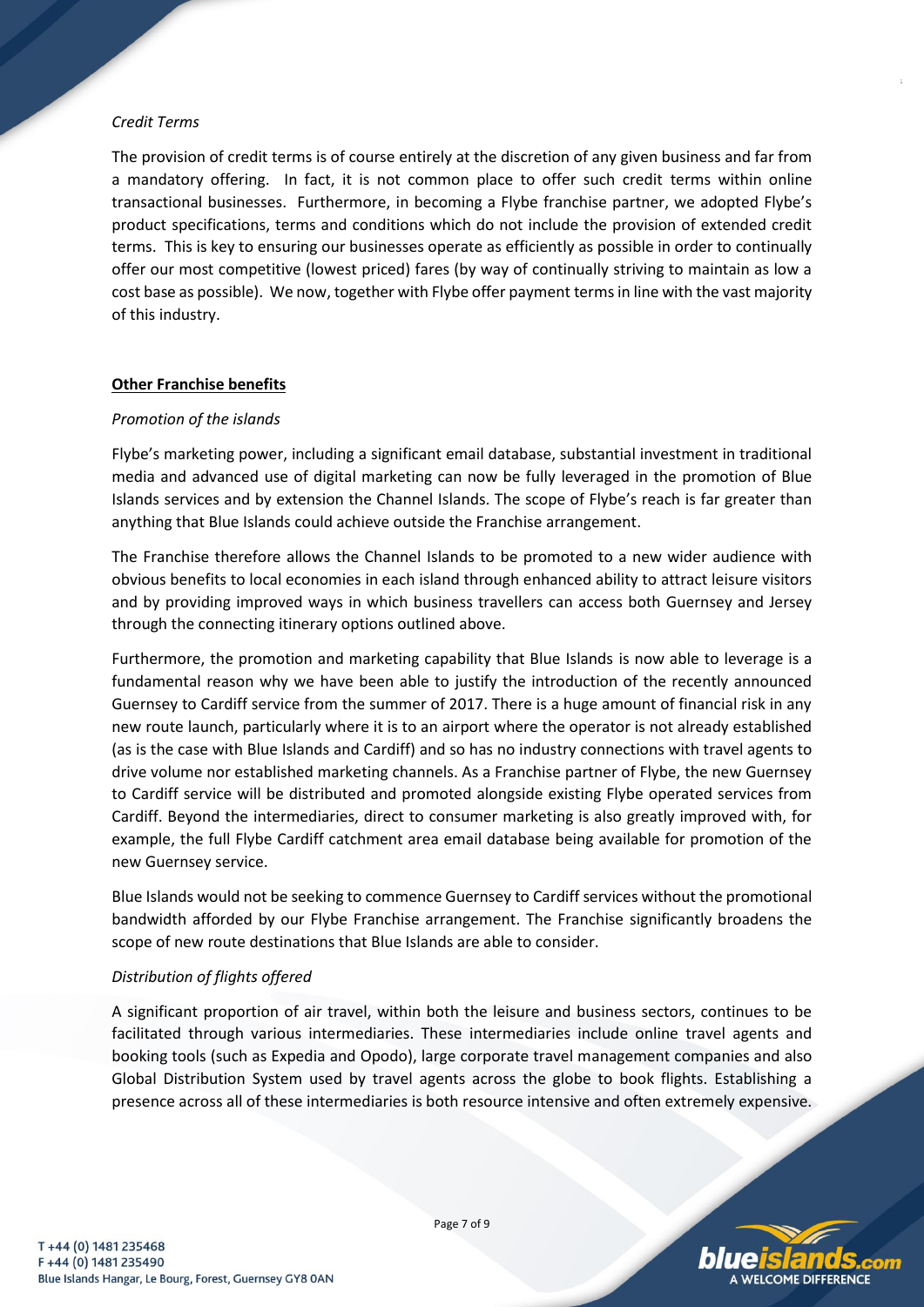Through the Franchise, Blue Islands services become available to view and book across every intermediary platform and become visible to every agent where Flybe's own flights are visible. As with the enhanced marketing and promotion capability outlined above, this improved distribution will increase Blue Islands ability to attract visitors to the islands with a net benefit through the economies of both islands.

## *Preferential rates with other partners*

Flybe has a significant array of preferential rates that are offered to customers on services such as car hire and hotel accommodation through third party partners. Again these rates are far superior to anything that Blue Islands would be able to secure in isolation with our relatively low volume throughput. All of these preferential rates and arrangements are now available to all passengers travelling on a Blue Islands operated flight.

### *Mobile experience*

Blue Islands had no mobile platform prior to the introduction of the Franchise. The cost of implementing this functionality had been assessed and found not to be commercially viable. The Franchise allows for Blue Islands passengers to use the Flybe mobile infrastructure providing a streamlined mobile booking experience.

## *Securing the long term sustainability of Blue Islands as an operator*

The Franchise Agreement provides a significant increase in security to Blue Islands' long term commercial sustainability as Blue Islands forecast a substantial increase in passenger numbers, and therefore revenue under the Franchise coupled with numerous cost savings.

The importance of this security should not be underestimated for all users of the Channel Islands' air transport services who rely on Blue Islands for connectivity to the UK and between Guernsey and Jersey.

## **Blue Islands commitment to the islands**

Blue Islands maintains that its commitment to the Channel Islands has been and continues to be demonstrated in the following key respects:

- 1) Blue Islands has served the islands for over 10 years.
- 2) Over the company's history, significant investment has been made in the fleet in order to offer a wider range of destinations and an increased number of seats to Channel Islanders and potential visitors. From our origins of operating 15 seat aircraft between the islands and to mainland UK the fleet now consists of 3 46/48 seats ATR42 aircraft and one 66 seat ATR72 aircraft. This investment continues, with Blue Islands taking delivery of a second 68 seat ATR72 aircraft in the coming weeks.
- 3) Blue Islands has a history of launching new routes from the islands such as direct services to Amsterdam, Paris Charles de Gaulle, Zurich and Geneva. In every case, Blue Islands has taken significant financial risk in an attempt to enhance the range of services available to islanders and in the majority of instances suffered significant financial loss as a result